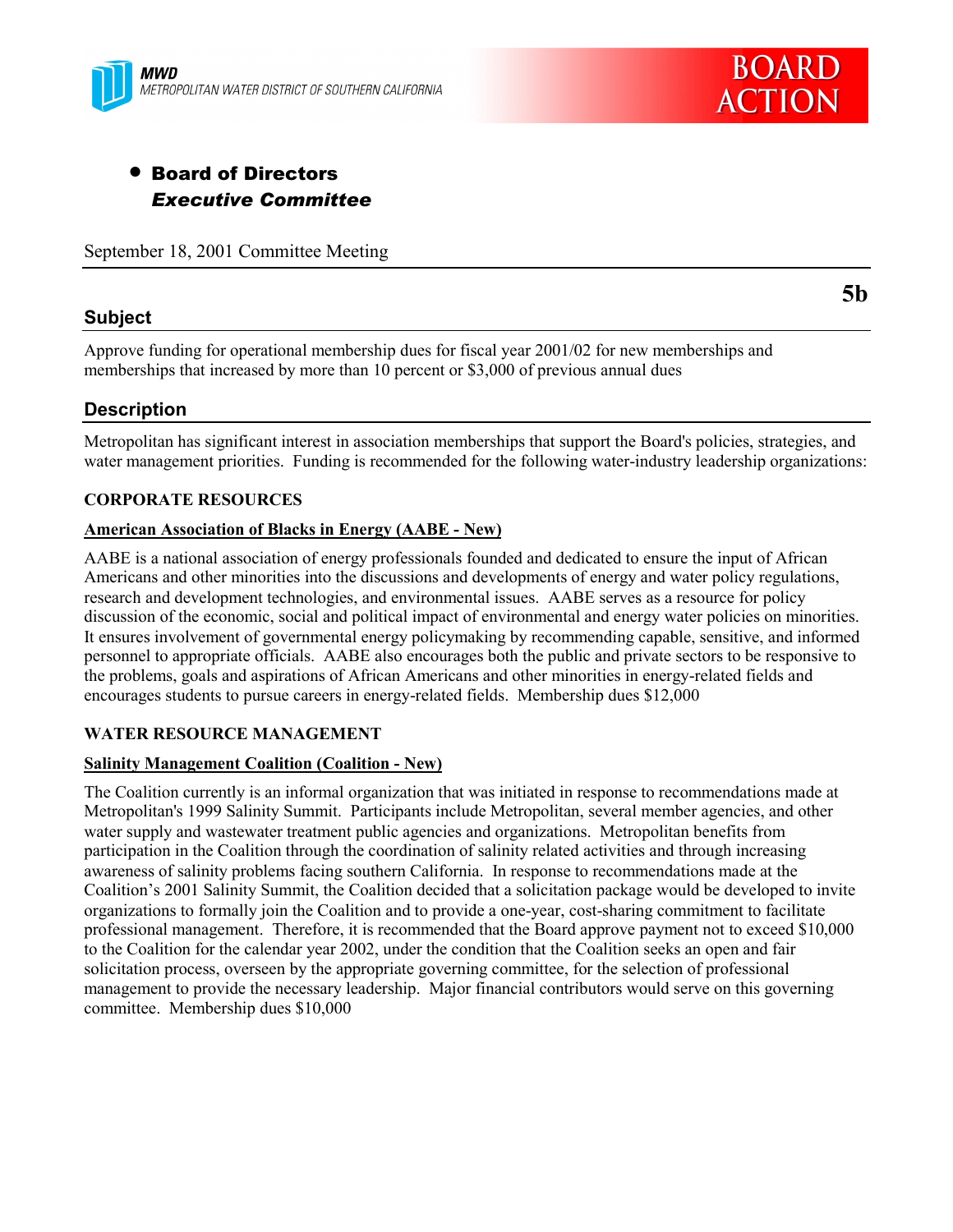## **WATER SYSTEM OPERATIONS**

## **American Water Works Association (AWWA)**

AWWA is an international organization dealing with procurement, treatment, and delivery of water. It is the principal association of the water industry. The local unit is the California-Nevada section. A number of Metropolitan employees are members of the association and are actively involved in the activities of the association on the international, national, and state level. Metropolitan has been a member since August 1944. Membership dues \$13,801 (increase of 16 percent actual cash layout over FY 2000/01)

## **Business and Industry Council on Emergency Preparedness and Planning (New)**

This organization provides a forum for information exchange and training for emergency preparedness and planning for public and private organizations, including large and small private business, federal, state, city and county organizations, and law enforcement and fire departments. Membership dues \$262

## **California Municipal Utilities Association (CMUA)**

CMUA has represented publicly owned water, gas and electric utilities throughout California since 1933 and is the only association, which combines these important utility services. CMUA is also the only lobbying association, which concentrates on urban water issues to the exclusion of agricultural issues. Metropolitan joined CMUA in September 1946. Metropolitanís Sacramento office works closely with CMUA staff. CMUA and its member electric utilities have also been actively engaged in the establishment, transition phases, operations, and future of the California Independent System Operator (ISO) and Power Exchange (PX). These efforts related to the electrical industry are supported by a special assessment. A total of \$45,297, consisting of \$35,297 membership and special assessment of \$10,000 (increase is special assessment only).

## **Western Systems Coordinating Council (WSCC)**

WSCC was organized in 1967 to promote reliability and adequacy of bulk power supply through coordinated operation and planning and is now comprised of organizations from the western United States, Canada, and northern Mexico. By having a representative on the council and a member on its standing committees, Metropolitan is apprised of current trends and developments in the fields of electric generation, transmission, and legislation. Metropolitan has been a member of WSCC since its inception. A total of \$29,763, consisting of \$5,000 membership and special ISO assessment of \$24,763 (increase is ISO assessment only).

## **EXTERNAL AFFAIRS**

Operational memberships were previously approved (see **Attachment 1**).

## **Policy**

Metropolitan Water District Administrative Code, Sections 11202 & 11203.

## **CEQA**

The proposed action is not defined as a project under CEQA, because it involves the creation of government funding mechanisms or other government fiscal activities which do not involve any commitment to any specific project which may result in a potentially significant physical impact on the environment (Section 15378 (b)(4) of the State CEQA Guidelines). In addition, where it can be seen with certainty that there is no possibility that the proposed action in question may have a significant effect on the environment, the proposed action is not subject to CEQA (Section 15061(b)(3) of the State CEQA Guidelines).

The CEQA determination is: Determine that the proposed action is not subject to the provisions of CEQA per Sections 15378(b)(4) and 15061(b)(3) of the State CEQA Guidelines.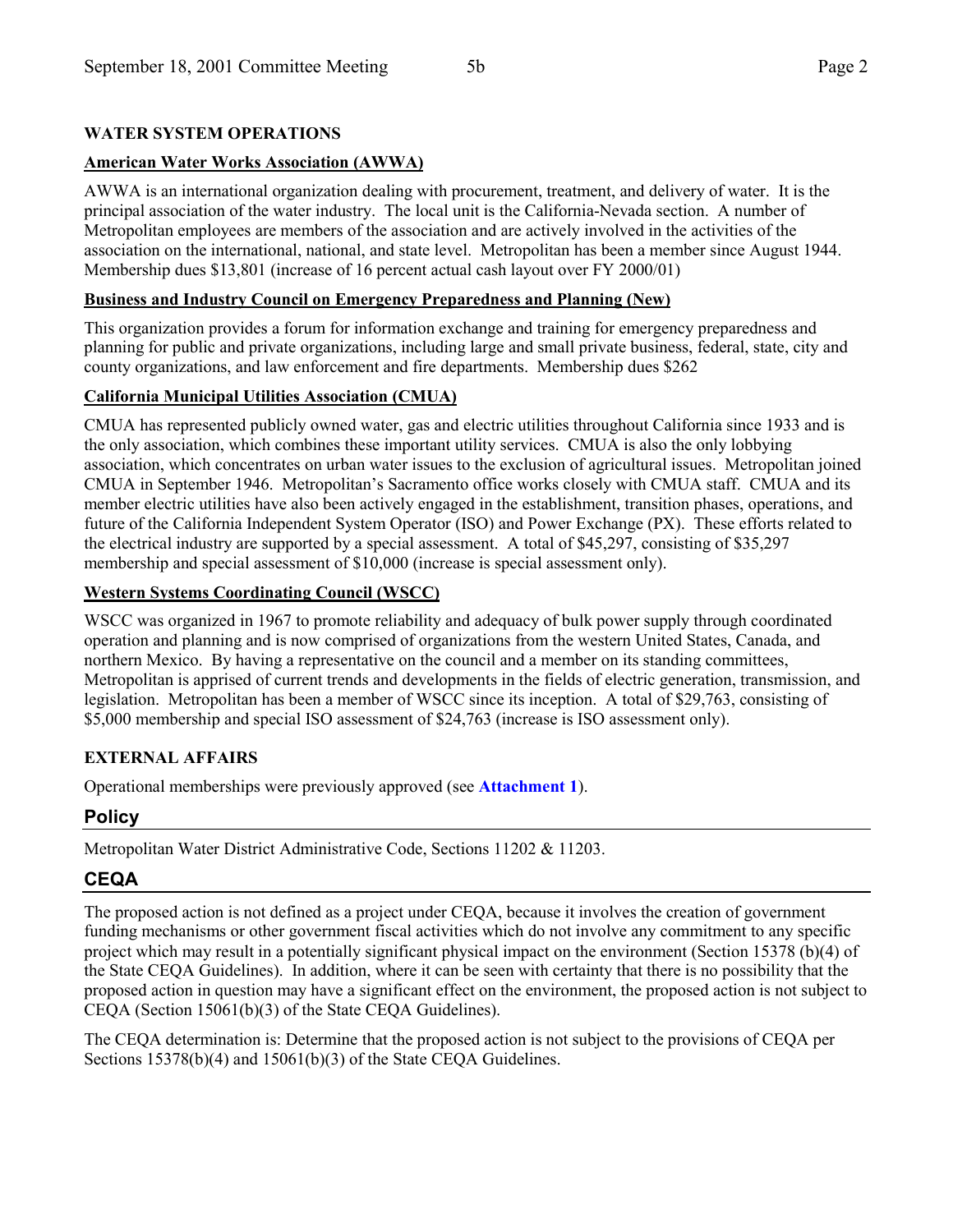#### **Option #1**

Adopt the CEQA determination and authorize the Chief Executive Officer to pay the above-listed expected membership dues/assessments for calendar year 2002, to be paid in FY 2001/02. **Fiscal Impact: \$112,000**

**Option #2**

Do not authorize funding one or more of these memberships. **Fiscal Impact:** None

#### **Staff Recommendation**

Option #1

9/12/2001 *Date*

*A⁄dán Ortega, Vice President & Group Manager, External Affairs*

9/13/2001

*Ronald R. Gastelum Chief Executive Officer* *Date*

Attachment 1 - Revised Board Letter 8-5 (dated May 15, 2001), Approve funding for External  **Affairs operational memberships for FY 2001/02**

BLA #1251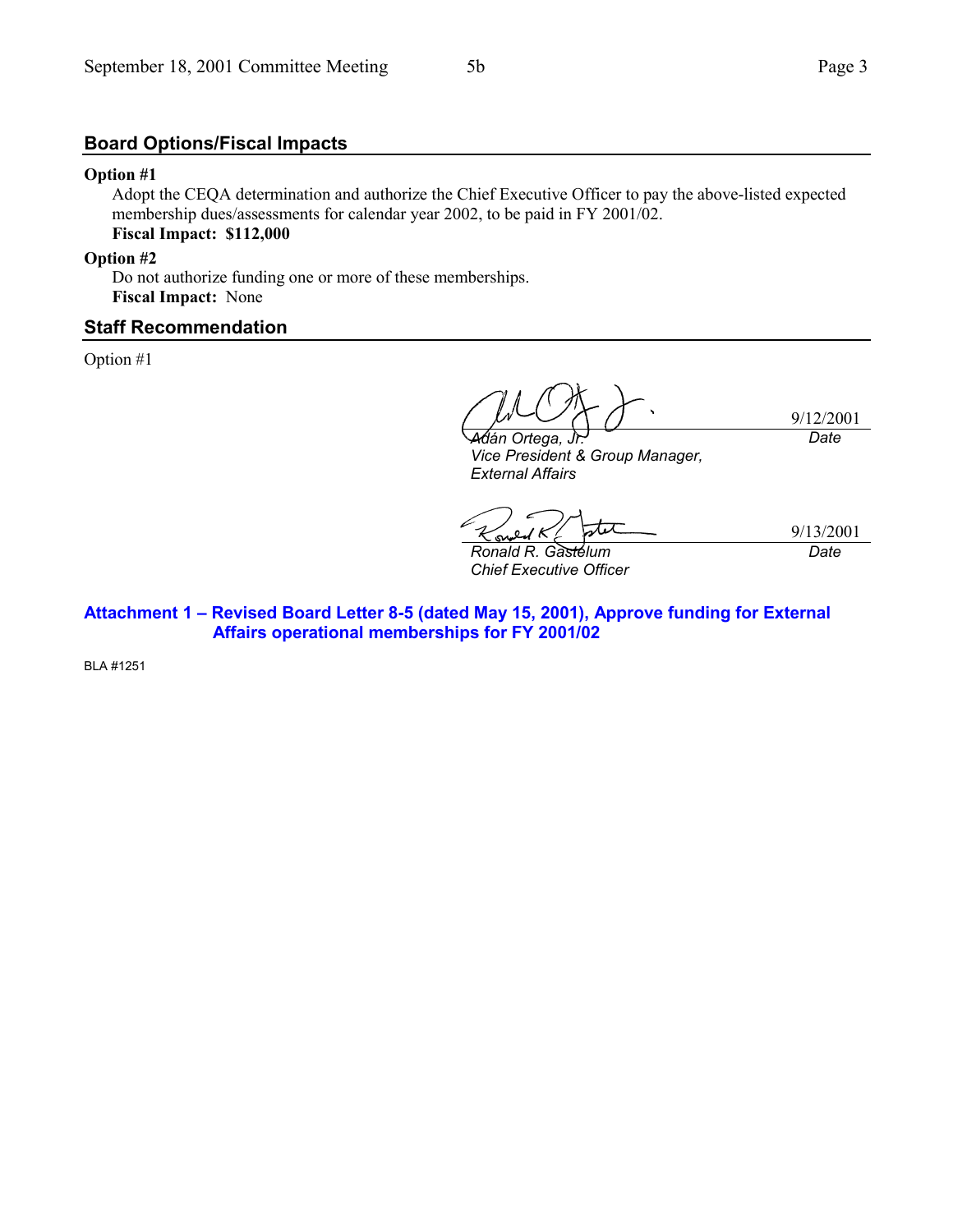

**MWD** METROPOLITAN WATER DISTRICT OF SOUTHERN CALIFORNIA



# • Board of Directors *Communications, Outreach and Legislation Committee*

## May 15, 2001 Board Meeting

## **Subject**

# **Revised 8-5**

Approve funding for External Affairs operational memberships for fiscal year 2001-02

## **Description**

Metropolitan has significant interest in association memberships that support the Board's policies, strategies and water management priorities. Funding is recommended for the following water-industry leadership organizations:

## **Association of California Water Agencies (ACWA)**

Largest and oldest coalition of water agencies. Provides forum for exchange and dissemination of information and knowledge to support or oppose legislation, both at federal and state levels. \$12,640

## **Public Officials for Water & Environmental Reform (POWER)**

Provides a forum for water resources discussion by leaders and professionals from the water industry, government, and the environmental community, representing California and other western states. \$5,000

## **Resource Landowners Coalition**

Formed in 1994, the organization's mission is to develop public policy that would facilitate and maximize economic use of resource lands while maintaining open space or rural characteristics. The group focuses on water quality techniques and programs, including incentive-driven watershed management efforts, agricultural land use, and habitat issues. \$10,000

## **Riverside County Regional Park and Open-Space District**

Coordinates an environmental elementary education program at the Santa Rosa Plateau Ecological Reserve in southwestern Riverside. Programs are typically co-sponsored with the Nature Conservancy. This is the second year of Metropolitan's five-year commitment to sponsor educational programs at the Santa Rosa Plateau Ecological Reserve. Metropolitan anticipates extending its sponsorship for the remaining three years, but the park and open space district should seek other funding following completion of the agreement. \$85,396

## **Southern California Water Committee, Inc.**

Forum for eight Southern California counties (Los Angeles, Orange, San Diego, San Bernardino, Riverside, Ventura, Kern, Imperial), in addition to 200 members, representing business, government, water agencies and private citizens. Focus on securing adequate, reliable, affordable, quality supply of water for all California. \$5,000 15,000

## **Urban Water Institute**

Provides non-partisan exchange of information regarding emerging technologies and policy issues to the water resources industry, with emphasis on water economics, management and resources. \$35,000 10,000

## **Water Education Foundation**

Provides broad water education programs, such as the Colorado River project, a one-year water leaders class, water law policy briefings, and others. \$26,000